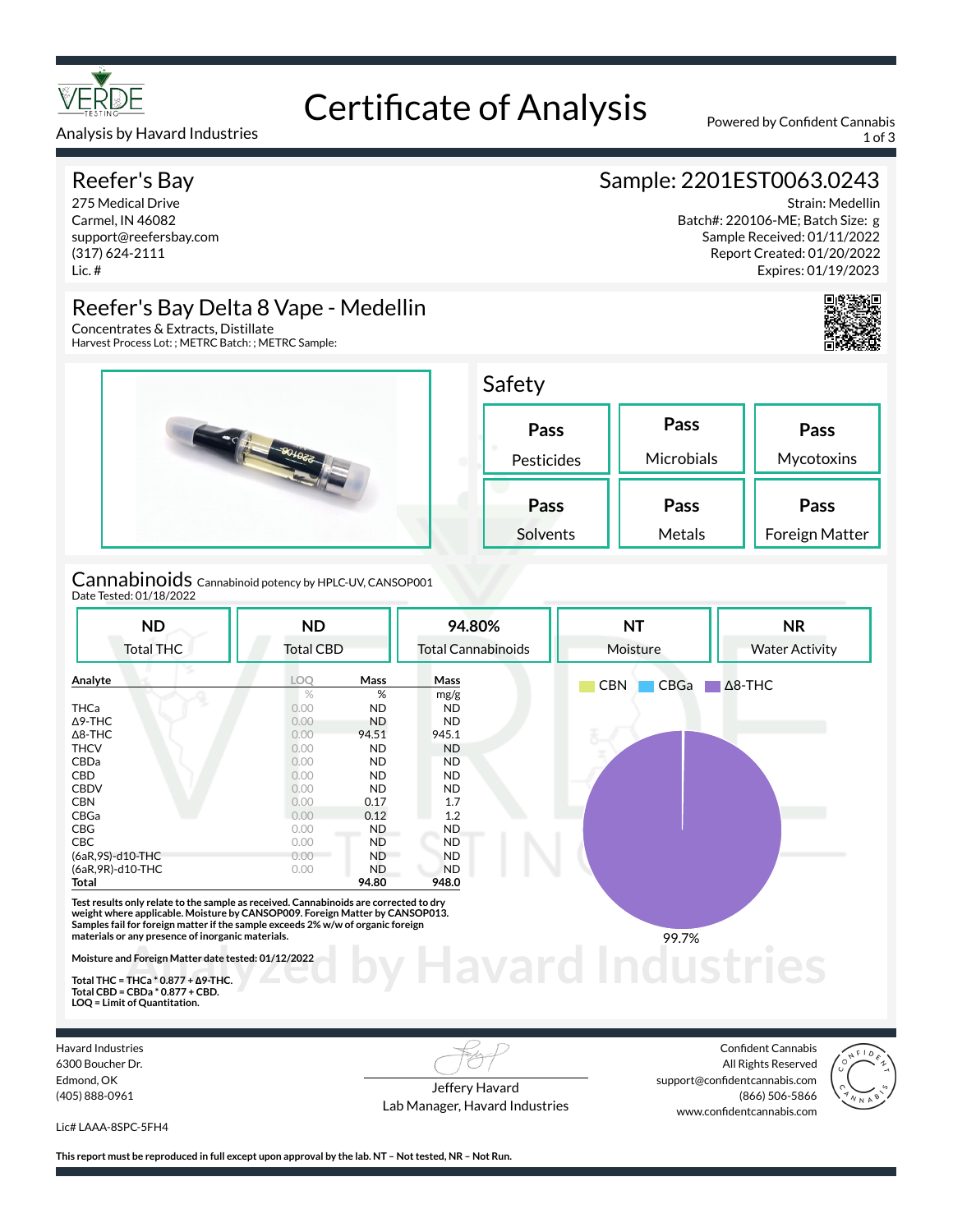

### Analysis by Havard Industries 2 of 3

# Reefer's Bay

275 Medical Drive Carmel, IN 46082 support@reefersbay.com (317) 624-2111 Lic. #

# Reefer's Bay Delta 8 Vape - Medellin

Concentrates & Extracts, Distillate Harvest Process Lot: ; METRC Batch: ; METRC Sample:

Terpenes <sub>Cannabinoid Terpenes by GC-FID, CANSOP005</sub> Date Tested: 01/17/2022

01/17/2022

# Sample: 2201EST0063.0243

Certificate of Analysis Powered by Confident Cannabis

Strain: Medellin Batch#: 220106-ME; Batch Size: g Sample Received: 01/11/2022 Report Created: 01/20/2022 Expires: 01/19/2023

Primary Aromas



| Analyte             | LOQ  | Mass      | Mass      |                       |
|---------------------|------|-----------|-----------|-----------------------|
|                     | $\%$ | $\%$      | mg/g      | 1.25%                 |
| δ-Limonene          | 0.00 | 0.35      | 3.5       | <b>Total Terpenes</b> |
| β-Caryophyllene     | 0.00 | 0.32      | 3.2       |                       |
| $\beta$ -Pinene     | 0.00 | 0.26      | 2.6       |                       |
| Linalool            | 0.00 | 0.09      | 0.9       |                       |
| Terpinolene         | 0.00 | 0.07      | 0.7       |                       |
| $\alpha$ -Pinene    | 0.00 | 0.05      | 0.5       | Orange                |
| $\alpha$ -Humulene  | 0.00 | 0.04      | 0.4       |                       |
| α-Bisabolol         | 0.00 | 0.02      | 0.2       |                       |
| Camphene            | 0.00 | 0.01      | 0.1       |                       |
| 3-Carene            | 0.00 | 0.01      | 0.1       |                       |
| cis-Nerolidol       | 0.00 | 0.01      | 0.1       | Cinnamon              |
| Isopulegol          | 0.00 | 0.00      | 0.0       |                       |
| β-Myrcene           | 0.00 | 0.00      | 0.0       |                       |
| Caryophyllene Oxide | 0.00 | 0.00      | 0.0       |                       |
| $\alpha$ -Terpinene | 0.00 | 0.00      | 0.0       |                       |
| Eucalyptol          | 0.00 | ND.       | <b>ND</b> |                       |
| y-Terpinene         | 0.00 | ND        | ND.       | Pine                  |
| Geraniol            | 0.00 | <b>ND</b> | ND.       |                       |
| Guaiol              | 0.00 | ND        | <b>ND</b> |                       |
| Ocimene             | 0.00 | ND        | <b>ND</b> |                       |
| p-Cymene            | 0.00 | ND.       | ND.       |                       |
| trans-Nerolidol     | 0.00 | <b>ND</b> | <b>ND</b> | Lavender              |
| Total               |      | 1.25      | 12.5      |                       |
|                     |      |           |           |                       |

# **Analyzed by Havard Indust Turpentine**

**Test results only relate to the sample as received. Terpenes are corrected to dry weight where applicable. ND = Not Detected, NT = Not tested**

Havard Industries 6300 Boucher Dr. Edmond, OK (405) 888-0961

Jeffery Havard Lab Manager, Havard Industries

Confident Cannabis All Rights Reserved support@confidentcannabis.com (866) 506-5866 www.confidentcannabis.com



Lic# LAAA-8SPC-5FH4

**This report must be reproduced in full except upon approval by the lab. NT – Not tested, NR – Not Run.**